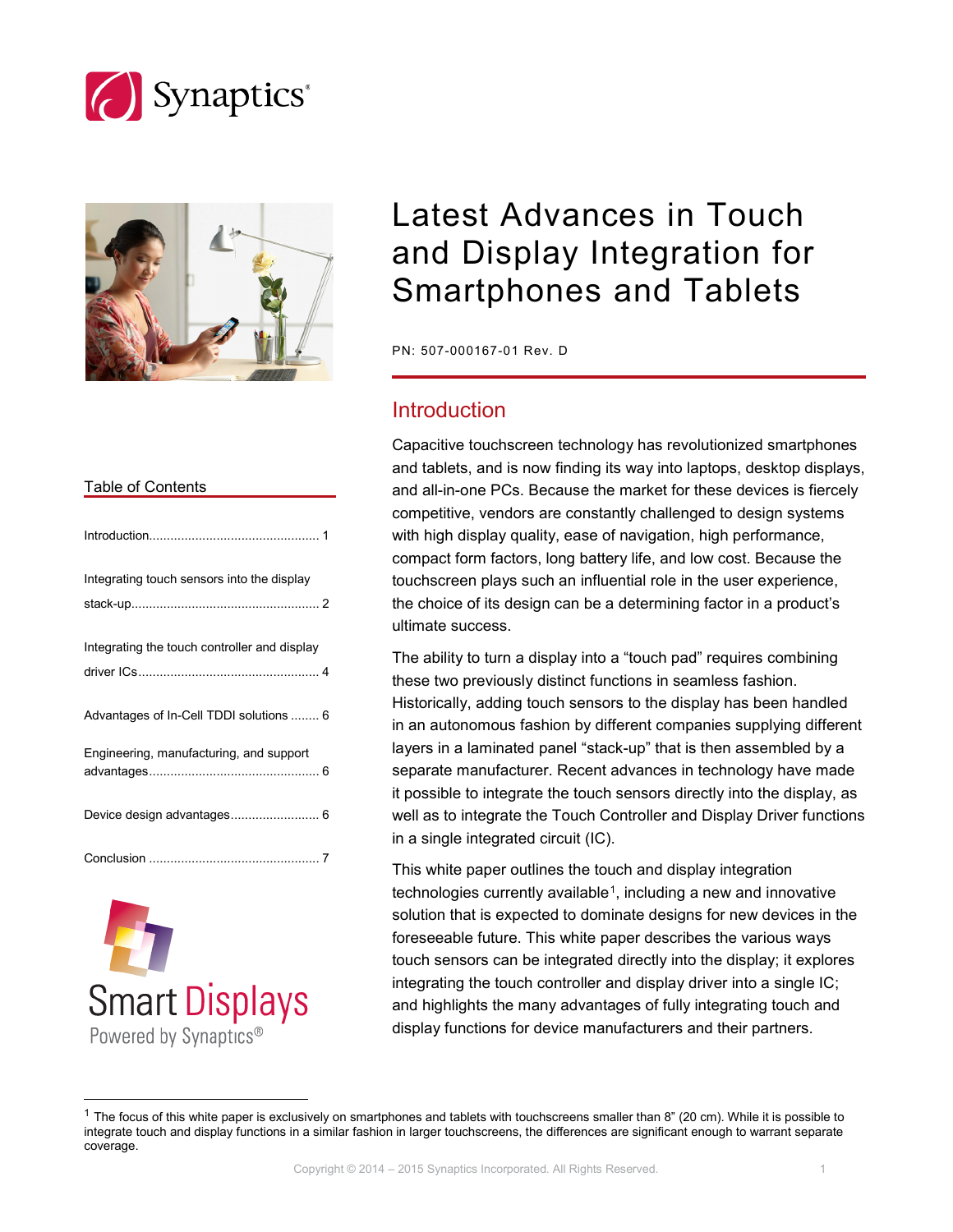

## Integrating touch sensors into the display stack-up

The integration of the touch and display functions in a touchscreen device occurs in two areas: the display panel stack-up and the ICs controlling both functions. This section describes the display panel stack-up; the next section addresses integrating the touch and display driver ICs.

Because Synaptics® supports all of these different technologies, the company is uniquely qualified to discuss each in an unbiased manner. Synaptics' engineers work closely with device and liquid crystal display (LCD) manufacturers on a regular basis to help them choose the optimal technology for each device, taking into account the product's desired functionality, pricing, and competitive differentiation, as well as the design timeframe and manufacturing considerations.



<span id="page-1-0"></span>*Figure 1. Touch sensors can be added to a separate layer above the display in a laminated panel stack-up, or they can be integrated directly onto one of the existing layers in the display stack-up.*

[Figure 1](#page-1-0) shows the many layers in the display and panel stack-ups in a typical touchscreen. Historically, it has been common for the touch sensors to be added as a separate or discrete overlay atop the display in a laminated panel stack-up. With this design, the sensors are added either on the cover glass (CG) or in a dedicated sensor layer, typically made of plastic.

Putting the sensors on the cover glass lens is sometimes referred to as Sensor-on-Lens (SoL) or as a One Glass Solution (OGS) because it eliminates the need for a separate sensor layer. Designs with a separate sensor layer are known as Glass-Film (GF) or Glass-Film-Film (GFF), depending on whether the transmitting and receiving touch functions are implemented in one or two layers, respectively, of the sensor film. These designs are called "discrete" to emphasize the fact that the touch function exists separately as an overlay on the display.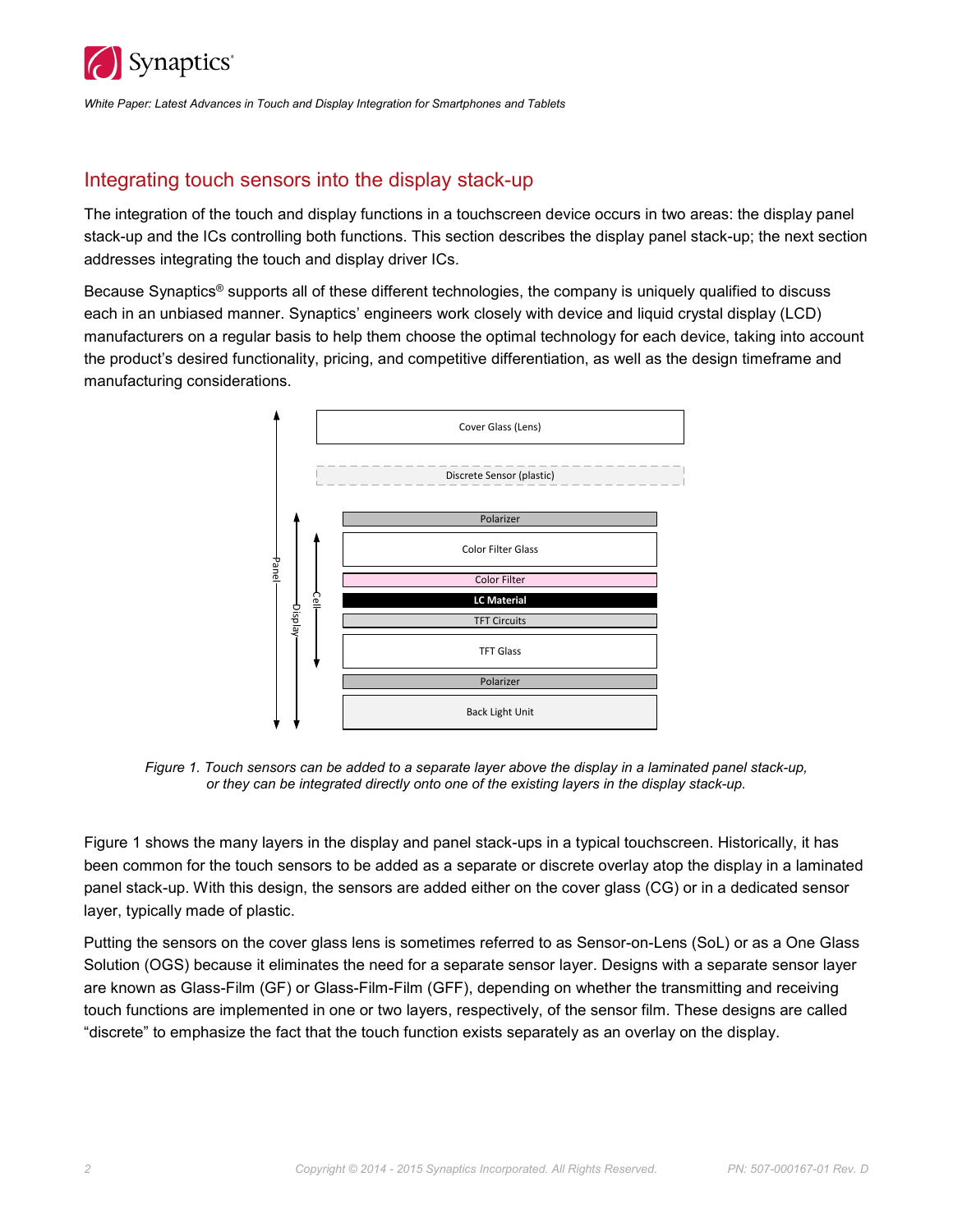

## Advanced touch features

Touch sensors and controllers are being enhanced to deliver advanced user features such as:

- Touch wake-up gestures
- Pen support down to a 1 mm tip
- Concurrent finger and pen operation
- Proximity and finger hover
- Glove and fingernail support
- Ability to operate in moist environments

Discrete touch sensor overlays have the advantage of being proven, lowrisk technologies with short time-to-market, and some LCD manufacturers (LCMs) also value their ability to leverage existing manufacturing set-ups in the plant and equipment. They have the disadvantage, however, of making the panel stack-up thicker, dimmer, and more expensive.

Recent technological advances enable LCMs to integrate the touch sensors directly into one or more layers in the display stack-up itself. This integration can occur either on or in the display's cell: an On-Cell integration or an In-Cell integration.

Situating the touch sensor matrix on top of the color filter glass is called an *On-Cell* integration because the sensor is built on top of the display's cell. The sensor transmit and receive grids (a diamond pattern or a barsand-stripes pattern) can be electrically isolated with jumpers or laid out in a special arrangement that enables them to be implemented without jumpers. This latter technology, referred to as *Single-Layer-On-Cell* (SLOC), results in lower costs and higher yields.

On-Cell technology is a simple, dependable way to add touch to a display.

It is often the best choice for use with active matrix organic light-emitting diode (AMOLED) displays. Jumperless, metal-mesh sensors also make On-Cell integration a good choice for larger display sizes as well as curved or flexible displays.

As shown in Figure 1, the display cell extends vertically from the bottom of the thin-film transistor (TFT) glass to the top of the color filter glass and includes the TFT circuitry, the LC material, and the color filter. In-Cell sensors use existing display layers to construct the touch sensor matrix, typically leveraging the common electrode (or V<sub>COM</sub> layer) as the touch sensor matrix and the metal layers as interconnects to the matrix. For today's in plane switching (IPS) panels, these layers all exist on the TFT glass.

One other type of In-Cell integration is a hybrid design in which the transmitting layer of the touch sensor is In-Cell on the TFT glass while the receiving layer is On-Cell on the color filter glass. This is referred to as a *Hybrid In-Cell* design. The term *Full In-Cell* means that the transmitting and receiving touch sensor layers are both within the cell. Both types of In-Cell are shown in [Figure 2.](#page-3-0)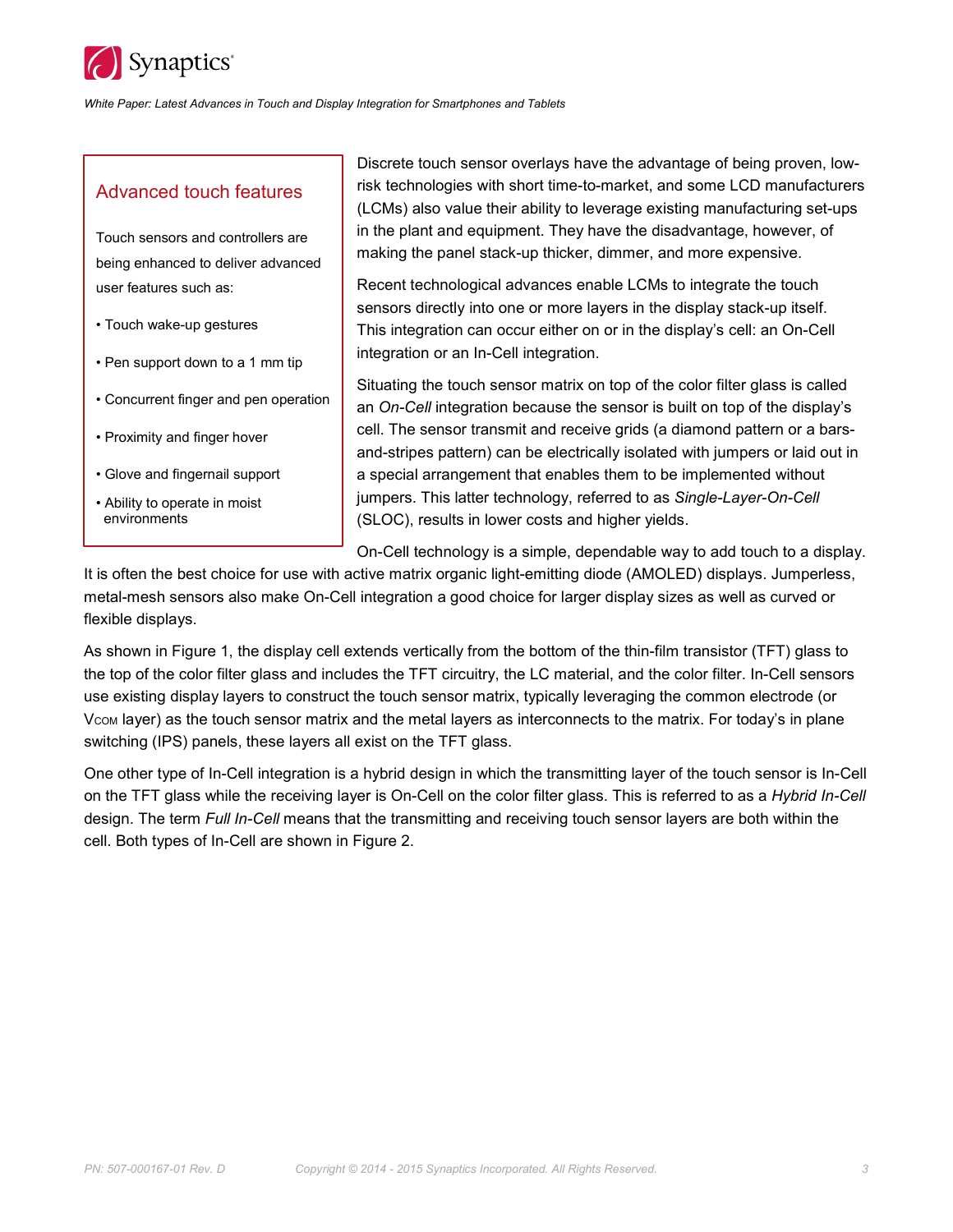



*Figure 2. The type of In-Cell integration is determined by the location of the touch sensor's transmitting and receiving layers.*

## <span id="page-3-0"></span>Integrating the touch controller and display driver ICs

The ICs that control the touch and display functions have historically been provided by separate suppliers. While integrating these separate ICs is possible with discrete panel stack-ups and On-Cell displays, the benefits are limited and the effort is more complicated when multiple suppliers are involved. With In-Cell integration, by contrast, integrating the Touch Controller and the Display Driver into a single IC is both easier and substantially more beneficial.

## Synaptics touchscreen ICs

The Synaptics® ClearPad® portfolio offers the industry's broadest and most advanced line of clear capacitive touch controller solutions, while the Synaptics family of liquid crystal display drivers offers advanced image processing to meet the needs of today's mobile devices.

Synaptics brings these technologies together to lead the adoption of touch and display driver integration (TDDI) solutions for mobile markets.

The display functions in existing smartphones and tablets are likely to be controlled by a single Display Driver IC (DDIC) and the touch functions are likely to be controlled by a separate Touch Controller IC. In designs that use an On-Cell display, the DDIC is always located on the TFT glass itself, referred to as *Chip-On-Glass* (COG), while the Touch Controller IC is usually located on a flexible printed circuit (FPC or flex), referred to as *Chip-On-Flex* (COF). In such designs, there are usually two FPCs from the host to the panel: one for the DDIC on the TFT glass and the other for the Touch Controller.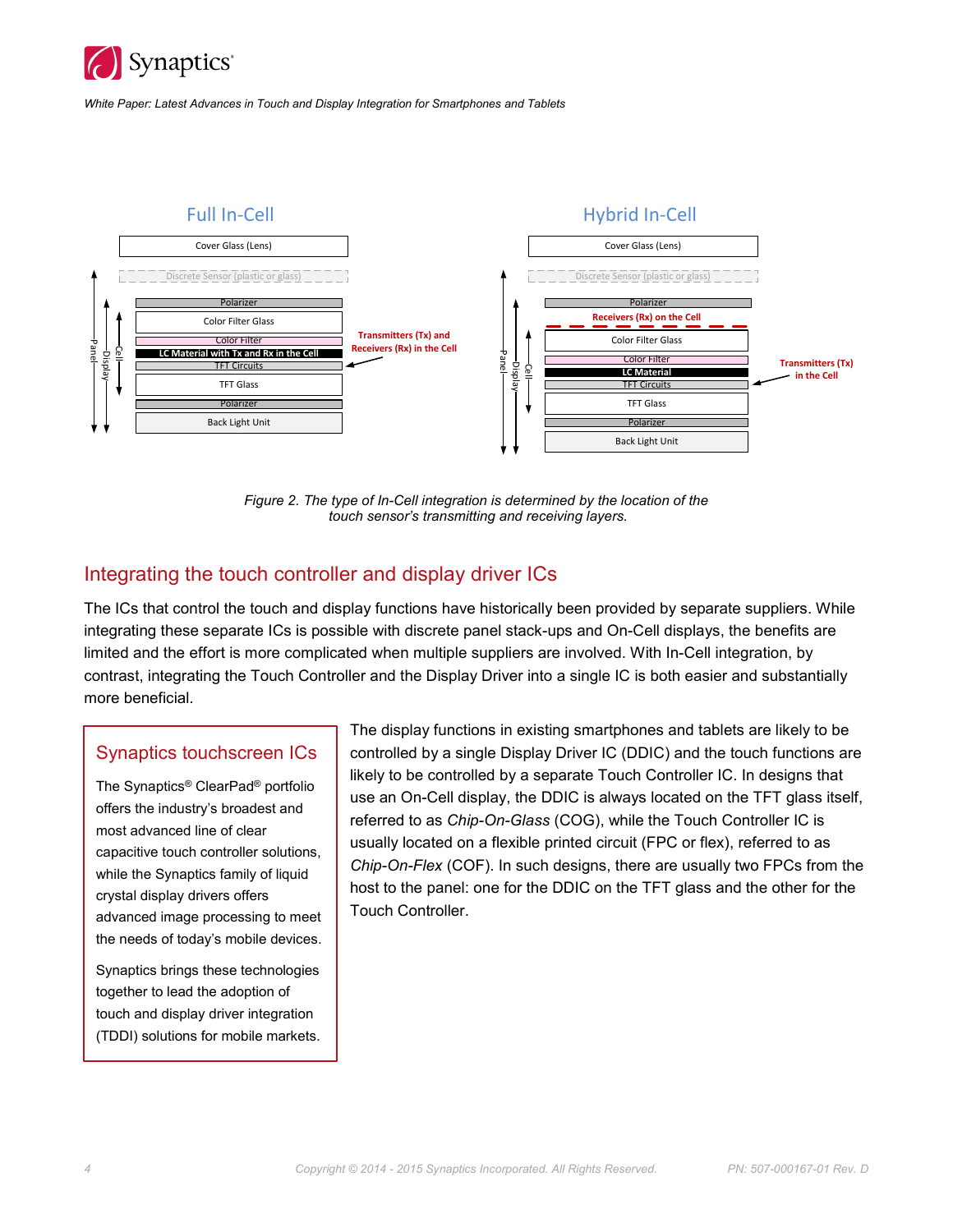

 $\ddot{ }$ 

*White Paper: Latest Advances in Touch and Display Integration for Smartphones and Tablets*

Smartphones and tablets designed with a Full In-Cell display require only a *single* FPC for interfacing with both the display and the touch sensor. Having a single FPC makes a compelling case for integrating the touch controller and the display driver into a single IC (*Touch and Display Driver Integration* otherwise known as TDDI).[2](#page-4-0) Because the IC itself has a CPU (for touch signal processing) and is mounted on the TFT glass, the integrated solution is sometimes referred to as a smart display that is powered by TDDI.



*Figure 3. With Hybrid In-Cell designs, an additional FPC is needed.* 

The architectural design and implementation of TDDI solutions is not trivial. For advanced display noise management and improved capacitive sensing performance, Synaptics TDsync™ technology coordinates and synchronizes the touch and display functions.

The resulting solution overcomes the limitations associated with discrete panel stack-ups and On-Cell displays, where touch and display functions typically operate independently from one another.

<span id="page-4-0"></span><sup>&</sup>lt;sup>2</sup> TDDI can also be used for Hybrid In-Cell implementations. In this configuration, a second FPC is usually used to route the receiver pins (from the TDDI chip on the TFT glass) to the receiver electrodes on top of the color filter glass as shown in Figure 3. This second FPC only contains the routing signals and does not have any active components on it.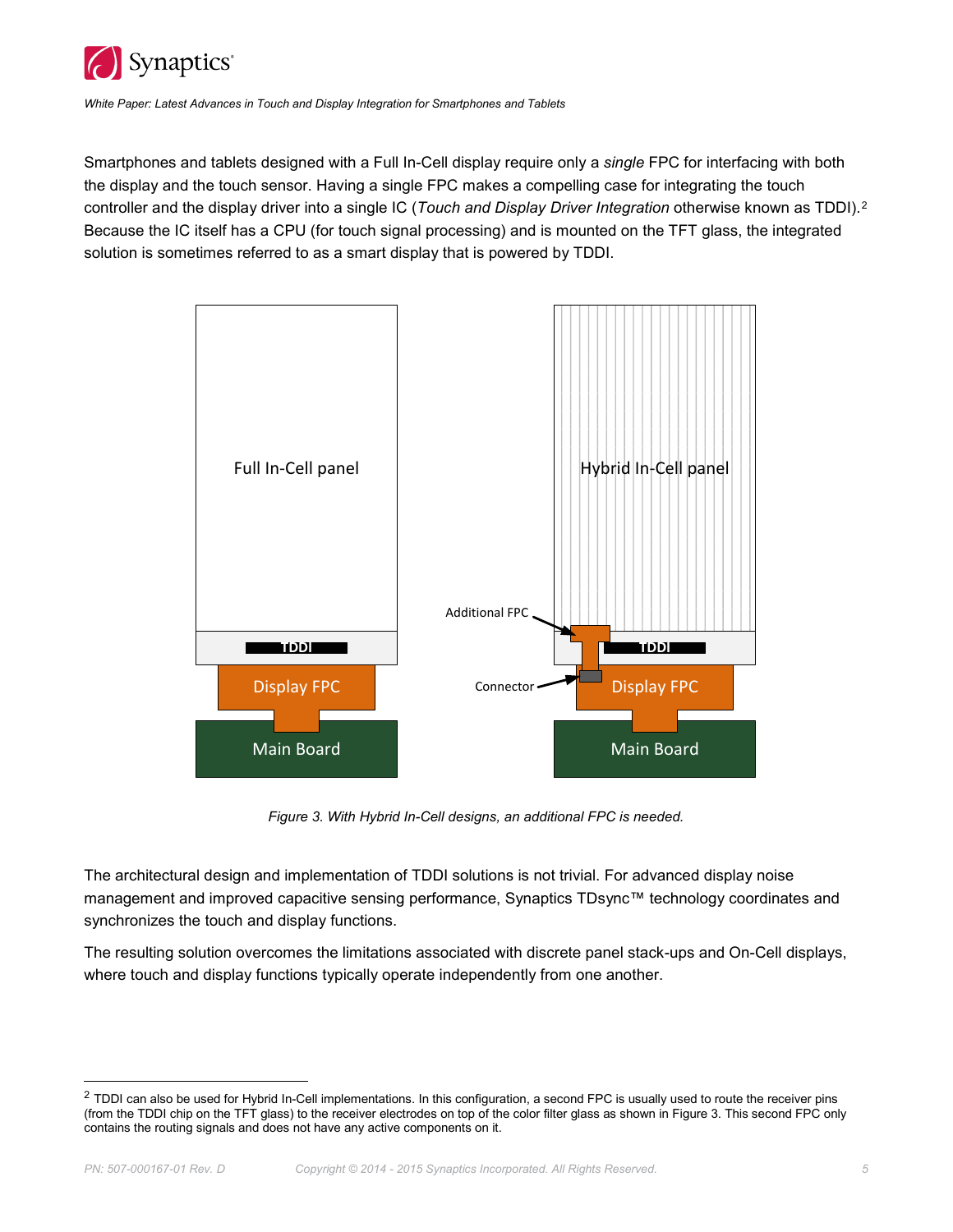

## Advantages of In-Cell TDDI solutions

Some significant advantages can be derived from integrating the touch and display functions in both In-Cell displays and the ICs. These advantages can be divided into two categories: those that benefit engineering, manufacturing, and support activities; and those that enhance the design of the smartphone or tablet.

#### *Engineering, manufacturing, and support advantages*

Integrating touch and display functions in both the display stack-up and the IC simplify the design effort, helping to accelerate the time-to-market for new devices — giving device manufacturers a distinct competitive advantage.

Manufacturing costs are minimized based on a combination of fewer components and a more efficient supply chain. There is one less FPC with Full In-Cell integration, and one less IC. The display panels ship from the LCD manufacturer (LCM) with fully integrated touch capabilities, virtually eliminating yield loss from a separate sensor lamination process. With fewer components and suppliers, there are fewer assembly steps and problems, and the devices require less work-in-process manufacturing time.

Engineering, manufacturing, and especially ongoing support all benefit from the streamlined supply chain that affords "one-stop-shopping" with a single supplier who is responsible for the entire touchscreen display panel subassembly—edge-to-edge and top-to-bottom. By having a single supplier fully responsible for both the touch and display functions, troubleshooting efforts are also streamlined.

#### *Device design advantages*

The elegance and simplicity of integrating both the touch and display functions in both the display glass and the IC results in a sleeker, more functional device. With full In-Cell displays, the panel is thinner compared to discrete designs. The display also has narrower borders because there is no need for external routing on the sides or top of the display panel. Thinner panels result in thinner form factors or provide more space for other features, such as additional memory or battery capacity, while the narrower borders support the narrow bezels needed to produce full size, edge to edge displays.

The combination of In-Cell and TDDI also improves performance because the display is more responsive to touch control owing to synchronized scanning, as Synaptics does with TDsync. In addition, synchronizing the touch and display functions virtually eliminates electrical display noise from interfering with touch sensing, which can cause operational problems when not properly mitigated. And as shown in [Figure 4,](#page-5-0) with no separate touch sensor layer to attenuate light, In-Cell displays are about 10 percent brighter or, alternatively, can provide the same brightness with less backlight, resulting in longer battery life.

<span id="page-5-0"></span>

*Figure 4. Integrating the touch sensors directly into the display stack-up results in a thinner, brighter display—as well as a simplified supply chain.*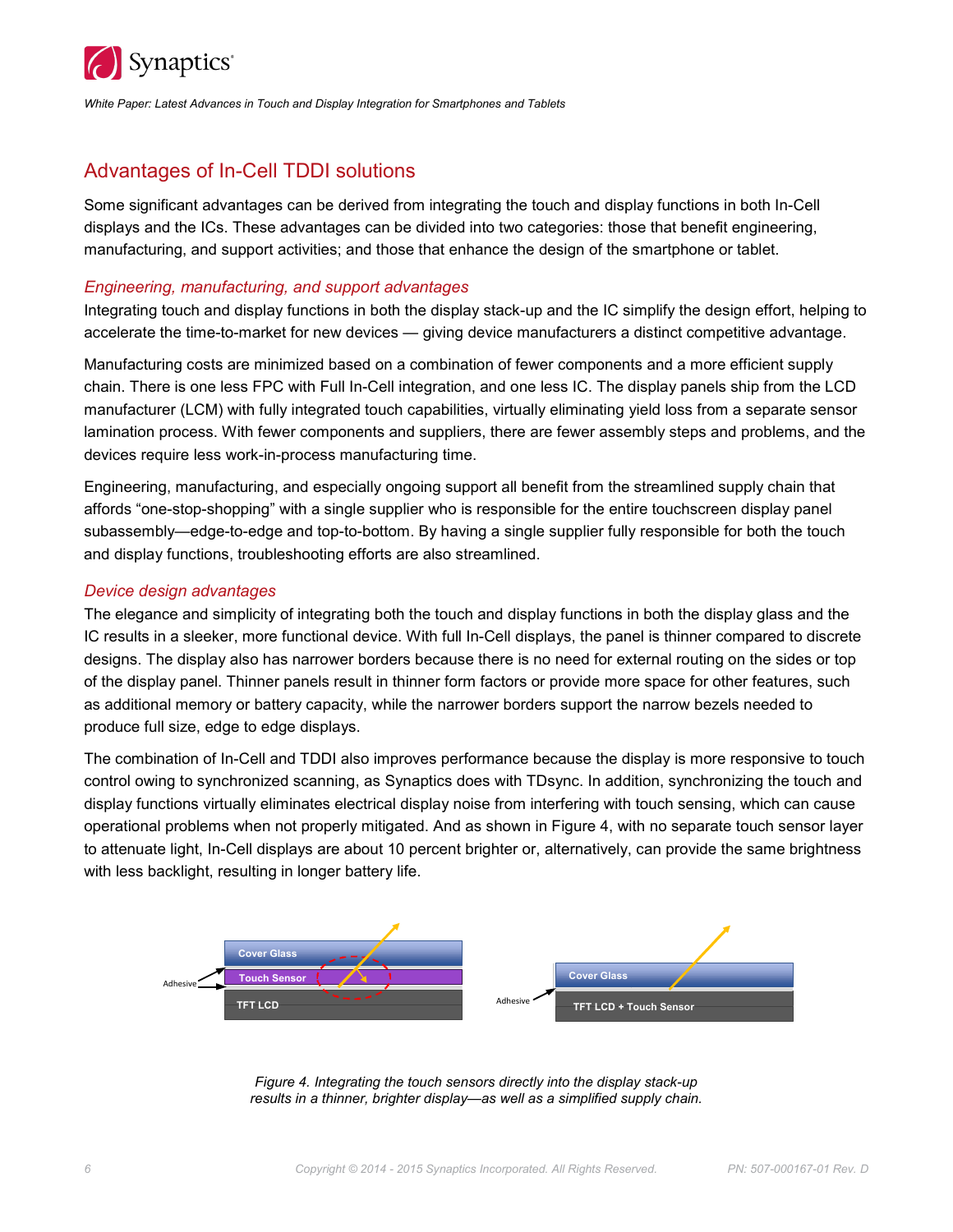

Because integrating the touch and display functions simplify the device's design and manufacturability, it also improves the device's overall reliability. There is no need to laminate multiple functional layers, which creates a potential cause of malfunction or failure. And if the design itself seems to be causing a problem in a laminated discrete panel stack-up, the need to involve multiple suppliers complicates the effort to resolve the issue in a timely manner.

## **Conclusion**

Touchscreens have become the norm in smartphones and tablets, and user demand for simplicity of navigation is now making touchscreens increasingly common in laptops and all-in-one desktop PCs. Although there are now many different technologies available for incorporating touch and display functions into touchscreens, the use of an In-Cell display with TDDI is rapidly becoming the preferred choice for new devices in the mainstream mobile market.



*Figure 5. Discrete panel stack-ups are giving way to designs based on display integration.*

The reason for its rapidly-increasing popularity is the ability of In-Cell/TDDI designs to solve a number of problems caused by the way panel stack-ups have previously been designed and manufactured, where the implementation of touch and display functions in an autonomous and asynchronous manner has resulted in more complicated designs, increased costs, and less dependable operation. By contrast, the full integration and synchronization of touch and display functions in the Synaptics ClearPad Series 4 ICs with TDsync technology solves these problems and affords some other advantages that result in better devices and, therefore, more satisfied users.